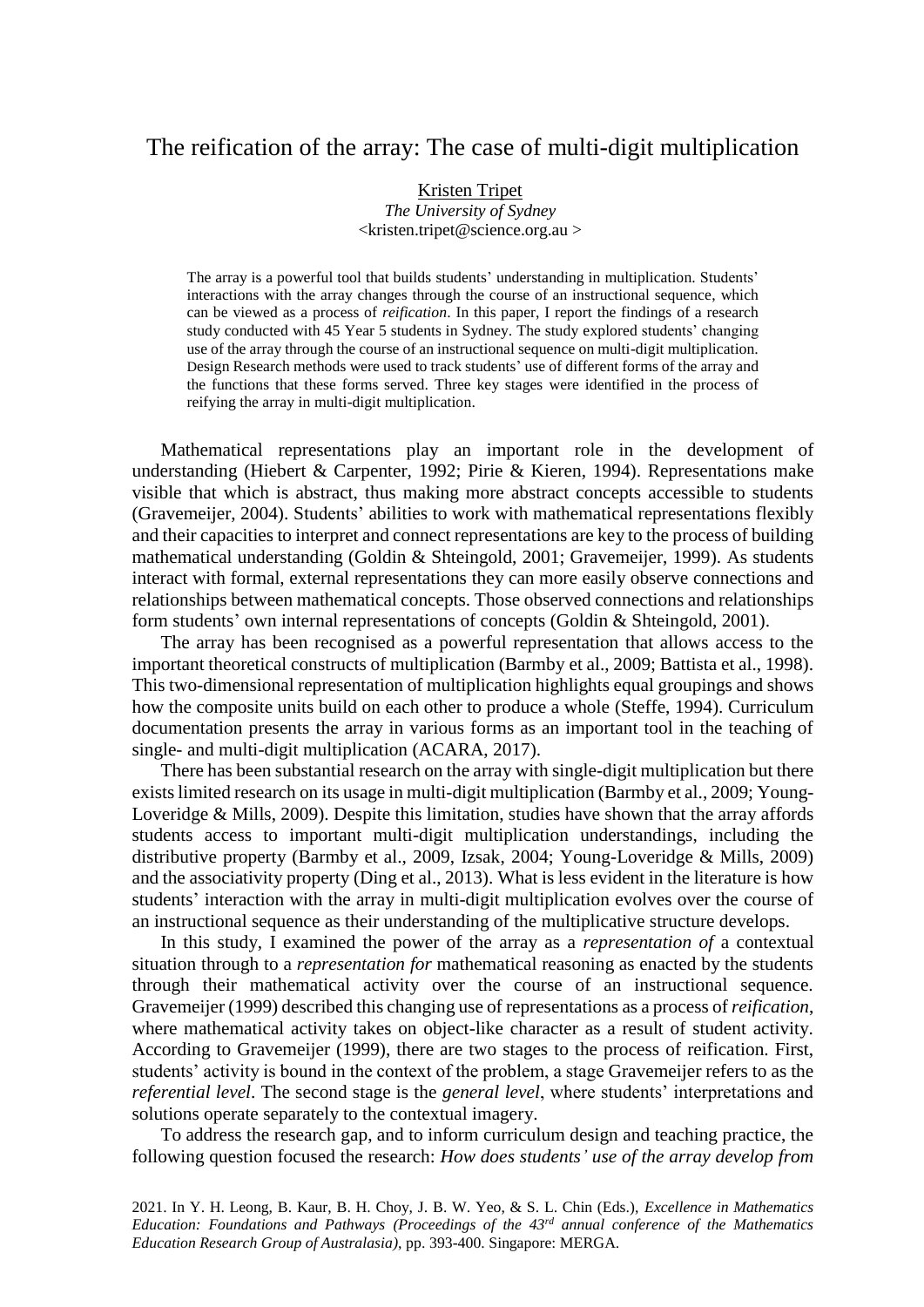*a representation of a contextual situation to a representation that is used for more generalised mathematical reasoning in multi-digit multiplication?*

## Theoretical Framework

The theory of Realistic Mathematics Education (RME) was used to guide the design of this research. RME is founded on the belief that mathematics is not a closed body of knowledge to be transmitted. Rather, it is an exercise in which learners are active participants (Van den Heuvel-Panhuizen, 2003), whereby one 'reinvents' conventional mathematics for themselves (Gravemeijer, 2004). In the context of the classroom, students engage in tasks that require them to develop their own tools and strategies as they solve experientially real problems. This is the process of mathematisation. Students form and organise new knowledge and develop their own mathematical insights (Van den Heuvel-Panhuizen & Drijvers, 2014). The aim of RME is to support students' progressive mathematisation, or level-raising (Gravemeijer et al., 2003). To achieve this, learning experiences are based on three important design heuristics: experientially real contexts, guided reinvention (a process where students reinvent conventional mathematics through active teacher guidance), and emergent modelling. Most relevant to this paper is the heuristic of emergent modelling, which describes how students' interactions with models develop and change through the course of an instructional sequence.

In RME, a *model* is a broad term that encompasses varied representations of mathematical concepts and structures (Van den Heuvel-Panhuizen, 2003). Models are not designed as ready-made representations trying to make mathematical concepts concrete. Rather, models are developed out of contexts (Gravemeijer, 2004) and support students in the process of progressive mathematisation. The model, as Van den Heuvel-Panhuizen (2003) explains, serves as a bridge. On one side of the bridge are the informal understandings bound within the context of the problem, and on the other side are the formalised mathematical concepts. It is students' interactions with the model that allow them to cross this bridge.

The nature of the model changes through students' activity. It moves from a *model of* a situation to a *model for* mathematical reasoning (Gravemeijer, 2004; Van den Heuvel-Panhuizen, 2003) with different forms of a model serving different functions (Saxe, 2002, 2004). Initially the model is closely connected to the context of the problem: it is a model of a particular situation and students use it to make sense of the problem at hand. As students work with the model over multiple experiences, they build an appreciation for the mathematical concept or structure that the model embodies. Their understanding of the model becomes more generalised, and it becomes a model for mathematical reasoning. The model is *reified*. As Gravemeijer (2004) explains,

the model first comes to the fore as a model of the students' situated informal strategies. Then, over time, the model gradually takes on a life of its own. The model becomes an entity in its own right and starts to serve as a model for more formal, yet personally meaningful, mathematical reasoning (p. 117).

### Methods

The methodological approach for this research needed to allow the researcher to observe first-hand students' reasoning and interaction with the array. To meet this aim, Design Research methods were employed (as described by Cobb & Gravemeijer, 2008). Three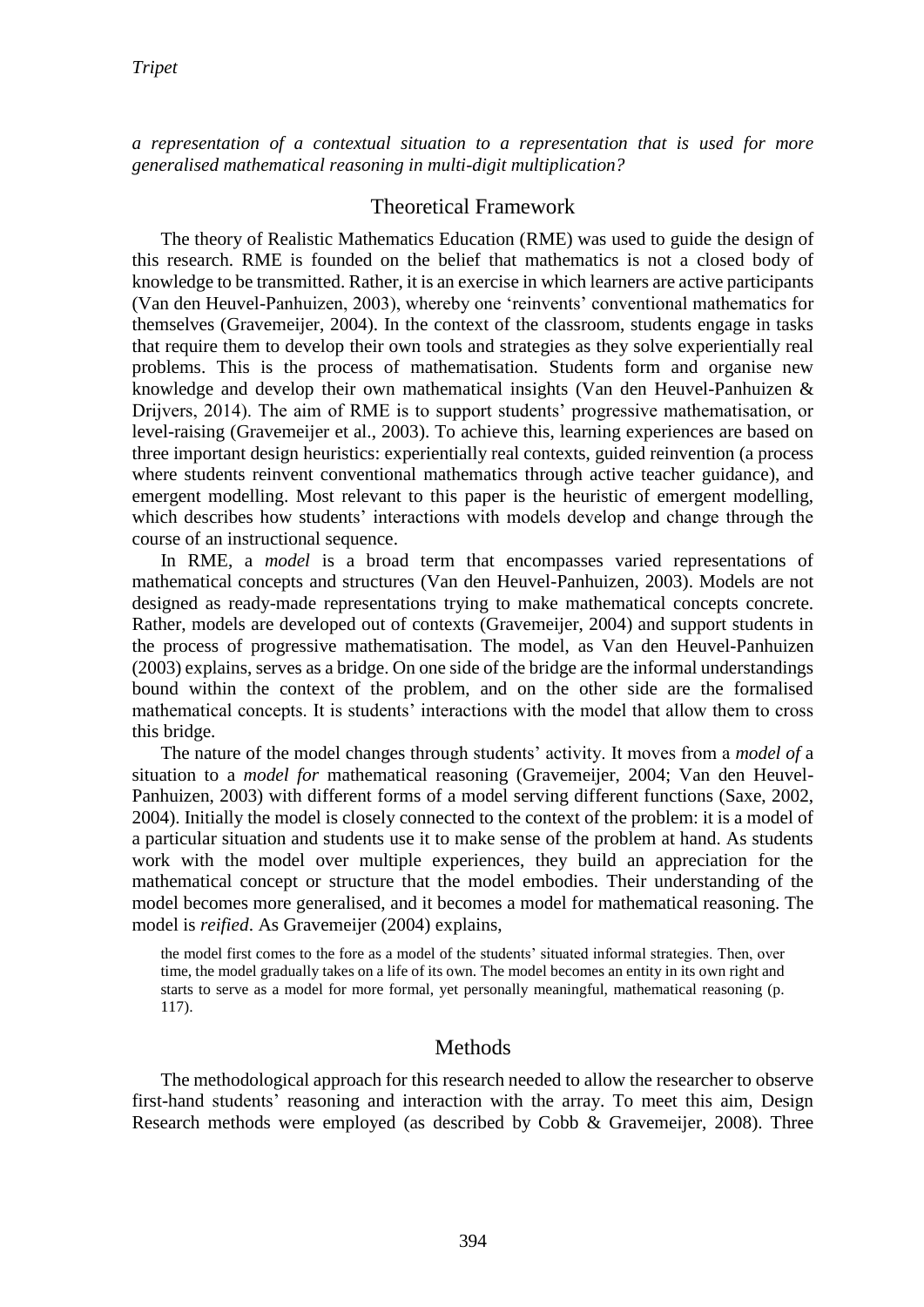research phases were enacted: preparatory thought experiments, teaching experiments and a retrospective analysis.

The preparatory phase formed the foundation of the project. A detailed analysis of relevant literature was the basis for anticipatory thought experiments (Gravemeijer, 2004). This phase clarified the learning goals, documented the starting points for instruction and then, from this, delineated a predicted learning pathway.

The teaching experiment phase of the project was conducted in two different Year 5 classes. Both classes were from non-government schools in Sydney; 23 students in the first class and 22 in the second class, comprised a sample size of 45 students. The researcher adopted the role of the teacher in each teaching experiment. This approach allowed the learning environment and teaching across both experiments to be controlled and enabled the researcher to experience first-hand the events of the classroom, thus enriching the ongoing cycles of data analysis and experimentation. The students' regular teacher was also present in the classroom and helped facilitate student activity. The same instructional sequence was taught in both classes. The sequence was implemented over a two-week period and comprised of four teaching episodes. Each teaching episode spanned two or three one-hour lessons and was characterised by a focus on a distinct mathematical concept, presented through the context of a problem. Each teaching episode is described later in the results section of this paper.

The retrospective analysis situated the classroom learning process into the "broader theoretical context as a paradigmatic case of a more encompassing phenomenon" (Cobb  $\&$ Gravemeijer, 2008, p. 83). It was in this phase that a grounded theory (Glaser & Strauss, 1968) on the reification process of the array was formed.

#### *Data collection and analysis*

The data collected needed to elicit evidence of students' reasoning with the array, shifts in their reasoning, and how these shifts were supported and organised. Based on this, three key forms of data were collected: student work samples from the teaching episodes, transcribed video recordings of classroom activity, and field notes compiled by the researcher and class teacher during classroom lessons.

The analysis of data occurred over two phases of the research. The Constant Comparative method (Glaser & Strauss, 1968), adapted to the needs of Design Research as illustrated by Cobb and Whitenack (1996), was used during the teaching experiments. Students' use of the array was tracked across the teaching episodes and descriptions of students' usage were grouped in two ways: according to the individual students and then according to the solution method used. This enabled observation of whether the model held power for individual students, which would be evident through the moving from a *model of* the contextualised situation to a *model for* more generalised mathematical reasoning.

The second round of data analysis was conducted as part of the retrospective analysis, which mapped the process of the array moving from a *model of* a contextualised situation to a *model for* more generalised mathematical reasoning. Saxe's (2004) form-function framework was used to explore the different forms of the array used by students and what function each form of the array served. The framework helped explain how students' use of the array shifted over the course of the instructional sequence, to serve differing functions. The *form* of the array was defined as specific visual features, and its *function* was defined as the way the students chose to interact with the array in their work. Three forms of the array were observed across the instructional sequence: arrays with all individual parts visible, a pre-partitioned array, and an open array. The dataset was grouped according to the three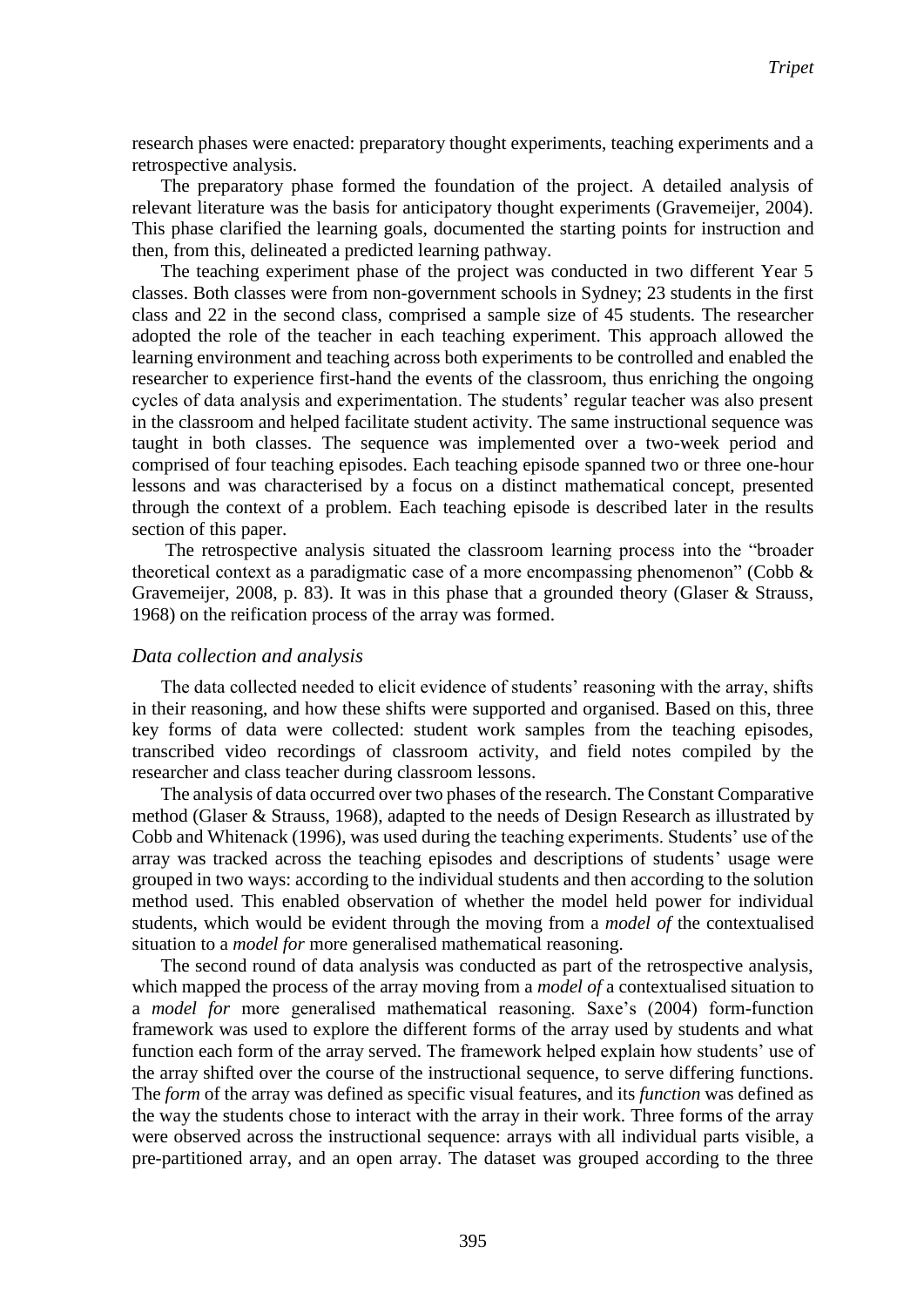forms of the array so that commonalities could be identified, and so that shifts in students' form-function use over the course of the instructional sequence could be noted. The dataset was then re-grouped, this time based on the array's function. Grouping in this way served to confirm the commonalities that were identified, students' evolving use of the array, and to highlight any anomalies. The final step in the analysis was to explore the form and function of the array based on students' diverse conceptions and strategies. To do this, data were grouped based on the form and function of the array that the students chose to use as they developed solutions to the problems.

### Results

The results section describes the visual form of the array used and the student-chosen function that each array served. The students' use of context is also recorded as the process of reification is mapped. Examples of students' work is used to illustrate each teaching episode. The work of these students was typical of what was observed across both classes.

### *Teaching Episode 1 – Zoe and Lucille*

The first teaching episode introduced the students to the context of a bakery that sold cupcakes. Students were presented with the following narrative: A baker makes and sells eight different flavours of cupcakes. The cakes are baked in a tray that has four rows with six cakes in each row. He bakes one tray of each flavour. How many cupcakes does he bake each day?



*Figure 1*. Zoe and Lucille's work sample from Teaching Episode 1

Zoe and Lucille's solution and justification were bound within the context of the problem. They represented their strategy using arrays which were presented as actual cakes. The function of the array in this form was to support calculation. Each tray was considered individually and was partitioned into groups of 20 and 4 (Figure 1). Lucille's verbal explanation of their strategy highlighted that the context was relevant to their thinking as they solved the problem: *But it is not like you are really cutting a row off, like, you can't. They are in a tray, so, yeah, you can't actually do it. But it is just how we worked it out.*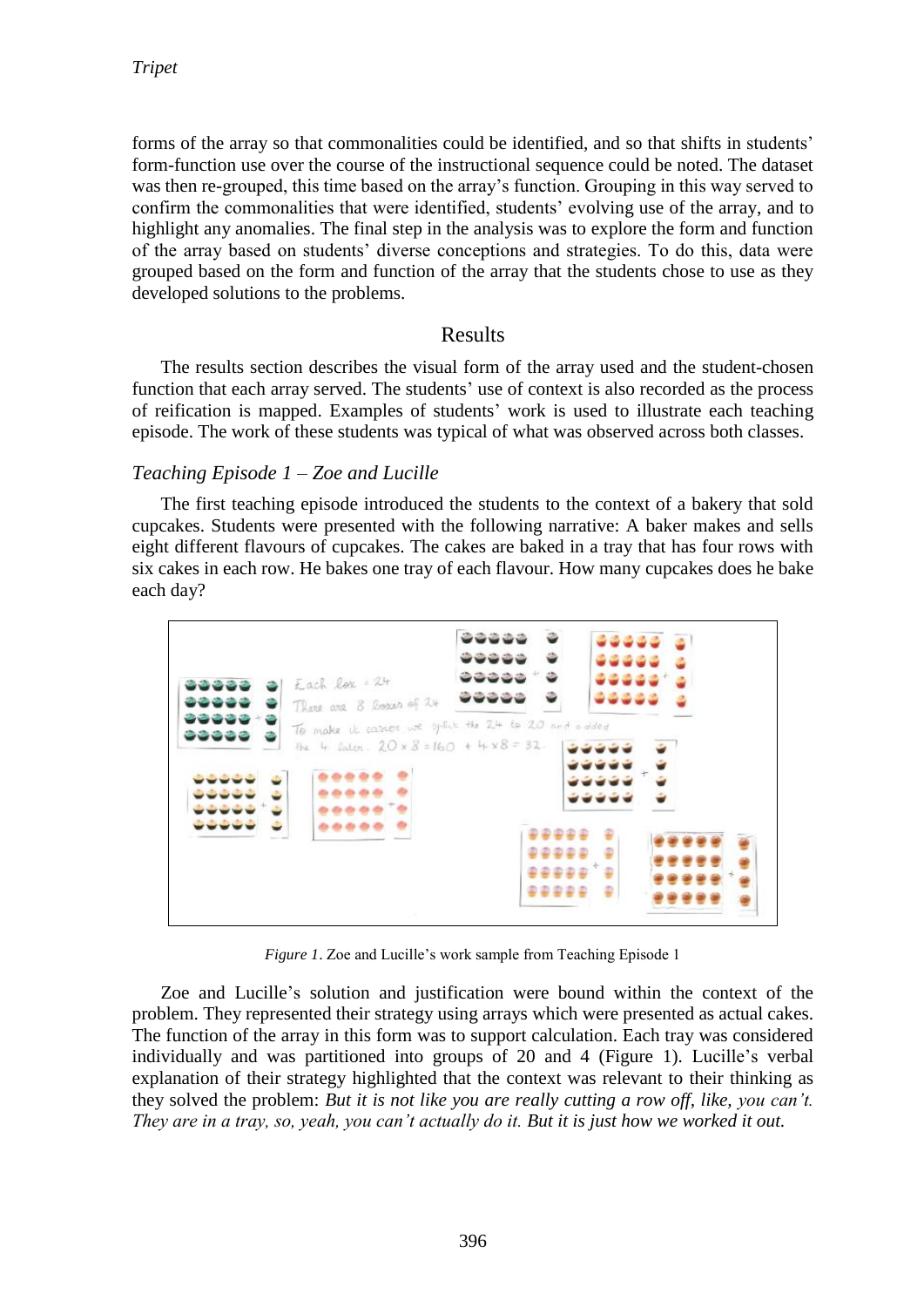### *Teaching Episode 2 – Ryan and Dylan*

The class was shown a picture of 16 filled cupcake boxes sitting on a bench in a  $4 \times 4$ array, and students were told that each box held 12 cakes. The array was somewhat abstracted as the individual cakes were not visible. However, a further diagram shown to students revealed that the cakes in each box were configured in three rows of 4.



*Figure 2.* Ryan and Dylan's work sample in Teaching Episode 2

Ryan and Dylan partitioned the array based on place value and noted that the result for this collection of cakes,  $16 \times 12$ , was the same as the total number of cakes in the first teaching episode, an array of  $24 \times 8$ . This led into investigating a second mathematical goal—why did  $16 \times 12 = 24 \times 8$ ? Recognising that 16 could be halved to make 8 and that 12 could be doubled to give 24, the pair divided the array in half and rearranged it to transform  $16 \times 12$  into  $24 \times 8$  (Figure 2). Through their mathematical activity, they established a new function for the array: the array could be manipulated. The array moved from a static tool to a dynamic one. Through their working, the boys reasoning remained connected to the context, as illustrated in the following comment from Ryan: *You could join two of the boxes together to make 24 then… wait, that's 8 groups…yeah…that's 8 groups because 8 twos are 16.*

*Teaching Episode 3 - Amelie*



*Figure 3.* Comparing the area of two trays in Teaching Episode 3

In the third teaching episode, the students were shown the trays inside different cupcake boxes, and they discussed why one array was skewed and the other was not (see Figure 3). Students hypothesised that the skewed array was smaller in area and therefore would be cheaper to make. This hypothesis was the focus of the teaching episode.

Amelie, a student from Class 2, reasoned that  $28 \times 24$  would be bigger, arguing that 2 could be taken from 28 and added to 24 resulting in the "equivalent" equation  $26 \times 26$  (which is larger than  $25 \times 25$ ). While  $28 \times 24$  was indeed bigger, Amelie came to see that her reasoning was incorrect, and a new mathematical goal emerged: why was  $28 \times 24$  not equivalent to  $26 \times 26$ ? To achieve this goal, Amelie worked independently from the context of the problem. She regressed from an open array to a more familiar form of the array, a grid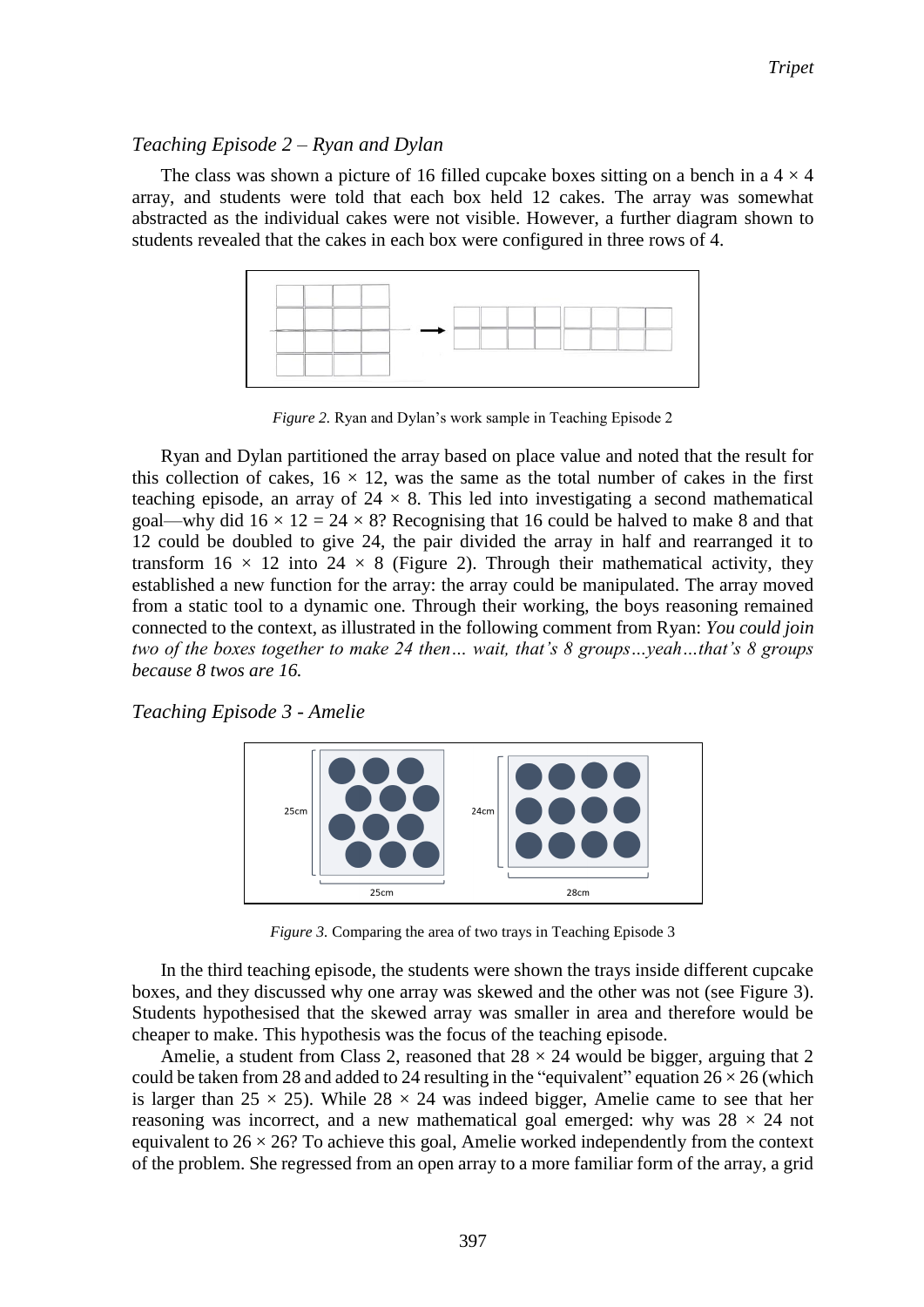array with all parts visible. The function of the array in this form was a sense making tool for the multiplicative structure. Amelie created a  $28 \times 24$  array from grid paper, then cut off two columns from the 28 and taped them to the bottom of the array (Figure 4). She noticed that a  $2 \times 2$  corner was missing, which left her puzzled. To understand what was happening, Amelie explored some other calculations, including  $12 \times 8$ . She recognised that, when attempting to form a square, a square corner with the dimensions of the number removed would be missing. This process helped Amelie realise that additive compensation could not be used in a multiplicative context.



*Figure 4.* Amelie's strategy for comparing  $28 \times 4$  and  $26 \times 26$ 

#### *Teaching Episode 4 – Hannah and Ava*

The final teaching episode continued the narrative of the bakery and presented students with a multi-step problem: the total cost of 24 trays of cakes packed into boxes of 12 and sold at \$28 per box. This context could not be easily represented as an array, as the problem presented a rate-based context. The intention was to see if students' strategies were limited by the context, or if they moved beyond the context to use the array as a calculation tool.

The majority of students from both classes used the array, partitioning it into place value parts to form simpler calculations. This is illustrated by Hannah and Ava's work. The girls reasoned that partitioning into place value parts created calculations that were easy to perform. Hannah and Ava were working abstractly with the array and made no reference to the context of the problem in their recording or justifications.

Abstract thinking, disconnected from the context, was evident in most students' work. While in earlier teaching episodes students referred to calculating with 'boxes', in this episode a shift was made to calculating with numbers: *We timesed [sic] 64 by 20 which is really just like doing 64 times 2 and then adding a zero. And then we just timesed [sic] 64 by 2, and then doubled again to get 64 times 4.* Abstract thinking was realised through students' mental calculations, as illustrated by one student's solution to  $32 \times 25$ : 25 is a *friendly number because you just multiply it by 4 to get 100, so you divide the 32 by 4 to get 8, so it is just the same as 8 × 100.*

#### Discussion

The process of the array's reification can be understood by examining the forms of the array that students selected to use and the function that each form served. Students chose to use different forms of the array within a single problem and oscillated between multiple forms across the instructional sequence. At the start of the instructional sequence and when a problem was first posed, students used a form of the array that was closely connected to the context of the problem. In the same way, their interactions with the array were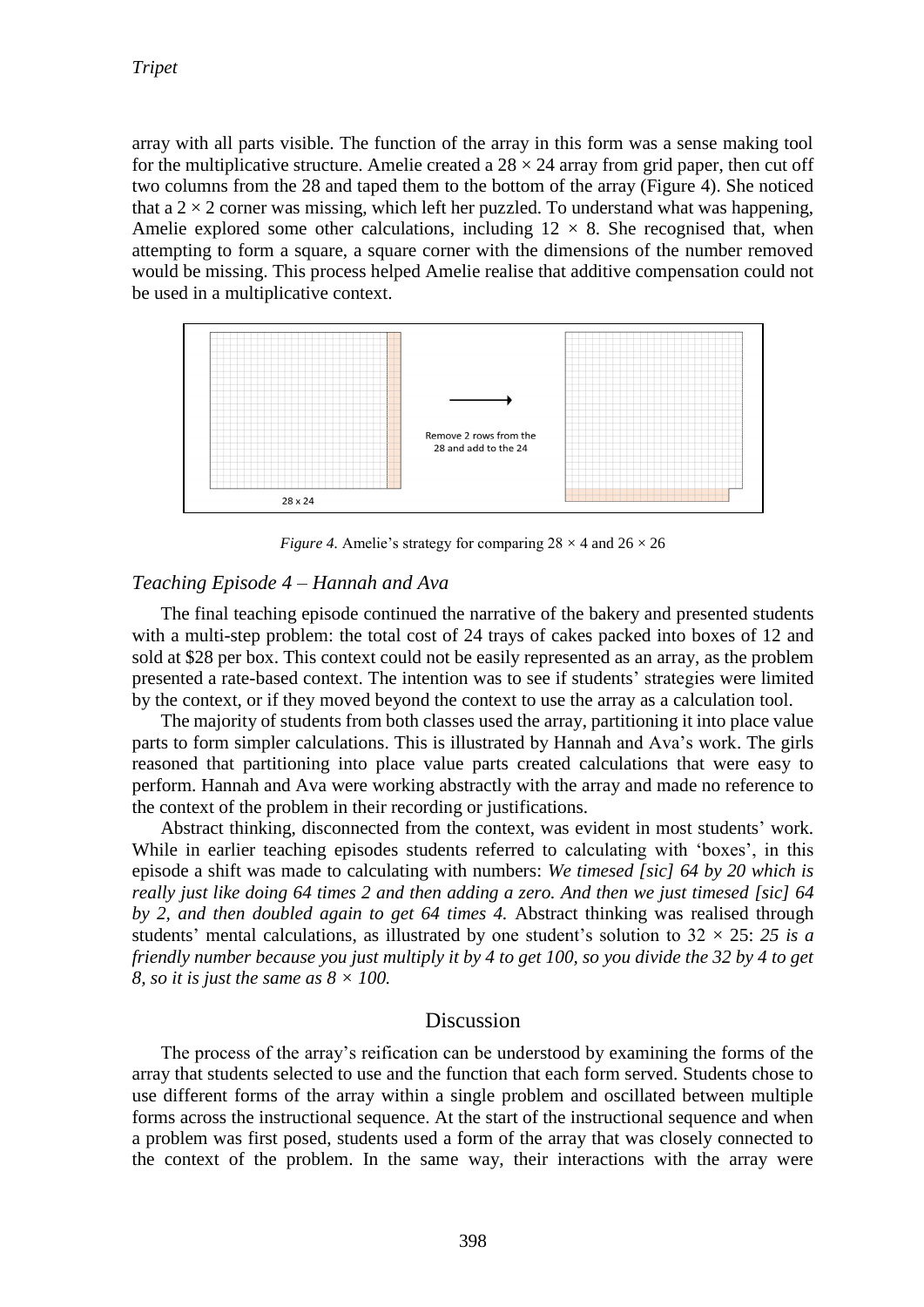contextually bound. The function of the array in this form was to support calculations. This is indicative of the *referential* level in the process of reification (Gravemeijer, 2004). By the end of the sequence, students' reasoning with the array was more abstract and generalised and removed from the context of the problem; they had progressed to the *general* level in the reification process (Gravemeijer, 2004).

An interim level was observed in this process which I have termed *structuring*. In the process of making sense of the multiplicative structure, students worked independently of the context with a previously understood form of the array. They were no longer working at the referential level, nor were they generalising. The array had not yet become a tool for more formal mathematical reasoning as students were not engaged in reflection, explanation and justification. Student activity was focused on sense-making through an exploration of the multiplicative structure, removed from the context of the problem.

Central to this process of structuring was the flexibility for students to move between different forms of the array. On several occasions when using a form of the array connected to the context of the problem, students were faced with their own insufficient or incomplete internal representations (Goldin & Shteingold, 2001). In these instances, students would 'fold back' (Pirie & Kieren, 1994) to the simpler form of the external representation: the array with all parts visible, as illustrated by Amelie's working. Students would use this form of the array to explore the multiplicative structure and to make sense of what was happening mathematically. The evidence suggested that students were creating new connections and strengthening existing connections between their internal representations and, in so doing, building a deeper, or 'thicker', mathematical understanding (Pirie & Kieren, 1994). This process of thickening understanding was removed from the context of the problem.

At this structuring level, students also needed to work independently of the context of the problem in order to make sense of the mathematical properties of the array. As powerful as a context can be in enabling students' access to mathematical ideas, it can also be a hindrance. Students' strategies can be bound within the context of a problem (Ambrose et al., 2003) and the array may not be recognised as a multiplicative representation. This does not mean that contextual situations should not be used to introduce mathematical content. However, students must have the opportunity to work independently of the context in order to connect the array representation with the mathematical concept being explored. It is the array representation, not the context, that highlights important theoretical properties of multiplication.

#### Conclusion

The process of reification of the array in multi-digit multiplication highlights how students progress from using the representation as a model of a particular situation to using the array for more generalised mathematical reasoning. Mapping this process contributes to the growing body of knowledge on how the array supports the development of understanding and provides guidance to curriculum designers and practitioners. Students need the opportunity to use the array to explore the multiplicative structure. In their explorations, students should not be restricted to one form of the array. Rather, flexibility is needed. Students should be afforded the opportunity to select and use different forms of the array, recognising that different forms will serve different functions.